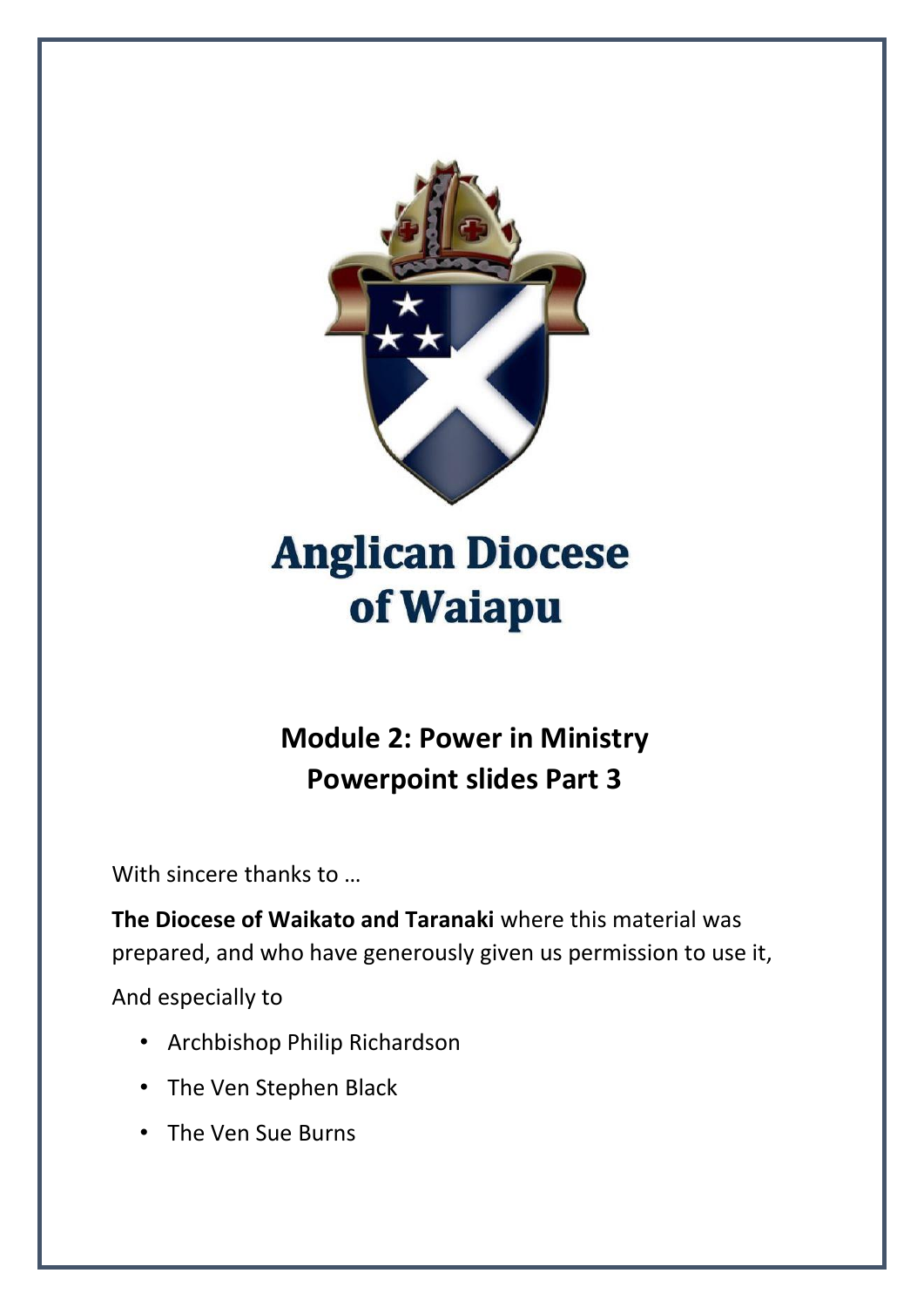## **Training Expectations for Waiapu –**

these will be covered in more detail in Bishop Andrew's webinar (date to be advised), but broadly encompass:

#### **2022**

Module 1 - the Royal Commission and new Title D Legislation Module 2 – Power in Ministry and the Bishop's webinar (which will be recorded) for ALL clergy, licenced lay ministers, and office bearers with at least 80% correct in each quiz

### **2023**

Module 3 - Social Media and the Internet for licenced clergy and licenced lay ministers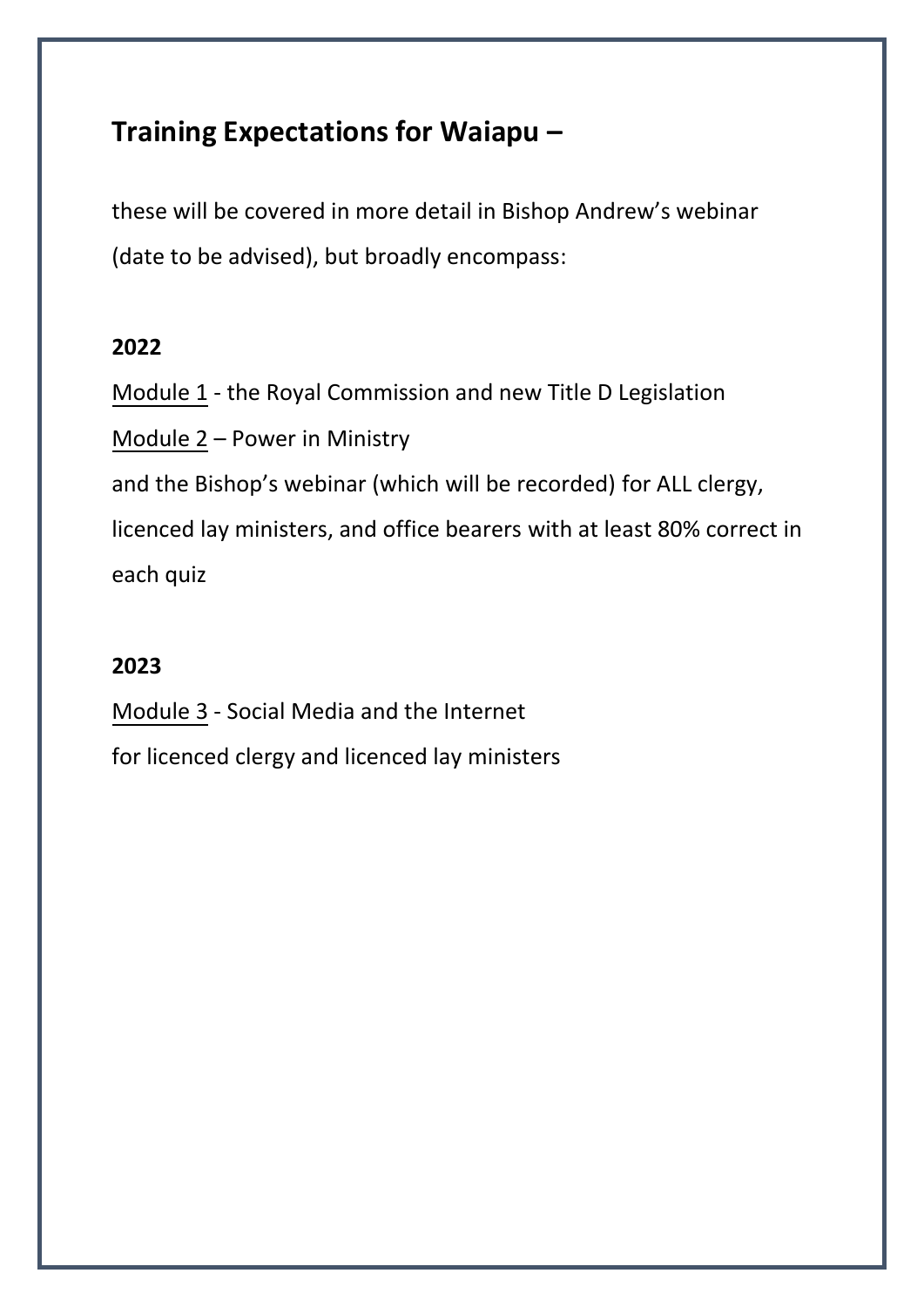

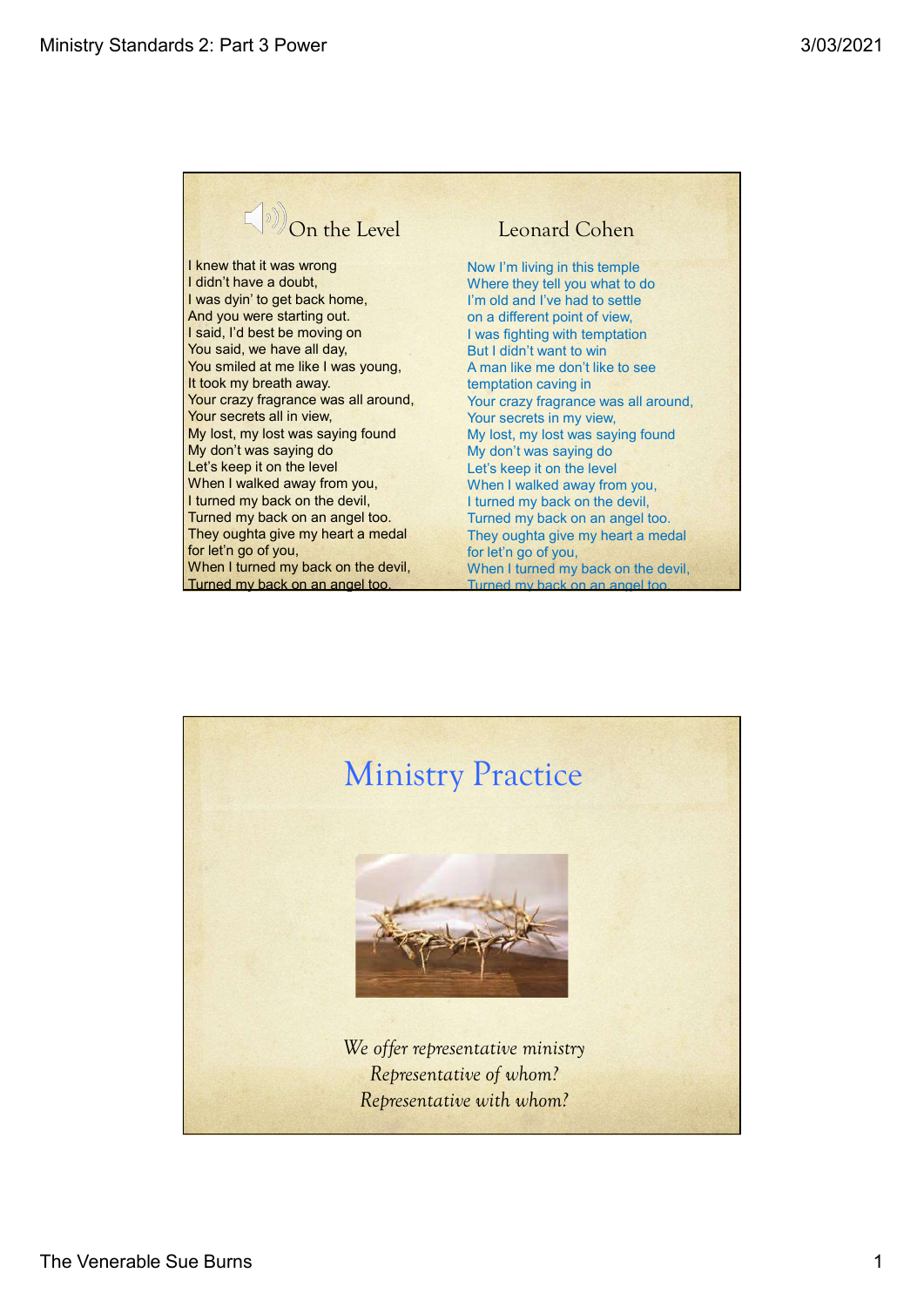Ministers must guard themselves against the possibility of misunderstanding and over dependence. Ministers must preserve appropriate inter personal disciplines and boundaries. Aware of the power of the Minister's position Ministers must avoid abuse of that power, and any manipulation of a person in the guise of giving counsel. It is a serious abuse of power to use a calling of a pastoral position to further a personal relationship of an emotional or sexual nature and it is a breach of duty. Title D, Canon 1, 15.

Those whom God calls to ministerial leadership through the church

have responsibilities to exercise accountable oversight to those for whom a Minister has pastoral responsibility and shares the ministry of the church.

They shall observe all provisions and implications for the welfare of children and young persons under civil law,

They shall observe all provisions and implications for the<br>welfare of children and young persons under civil law,<br>have and maintain reliable and effective communication at<br>all levels of church life,<br>leep confidential infor have and maintain reliable and effective communication at all levels of church life,

keep confidential information received in their role as ordained ministers or lay ministers,

and comply with Privacy legislation.

Title D, Canon 1, 14.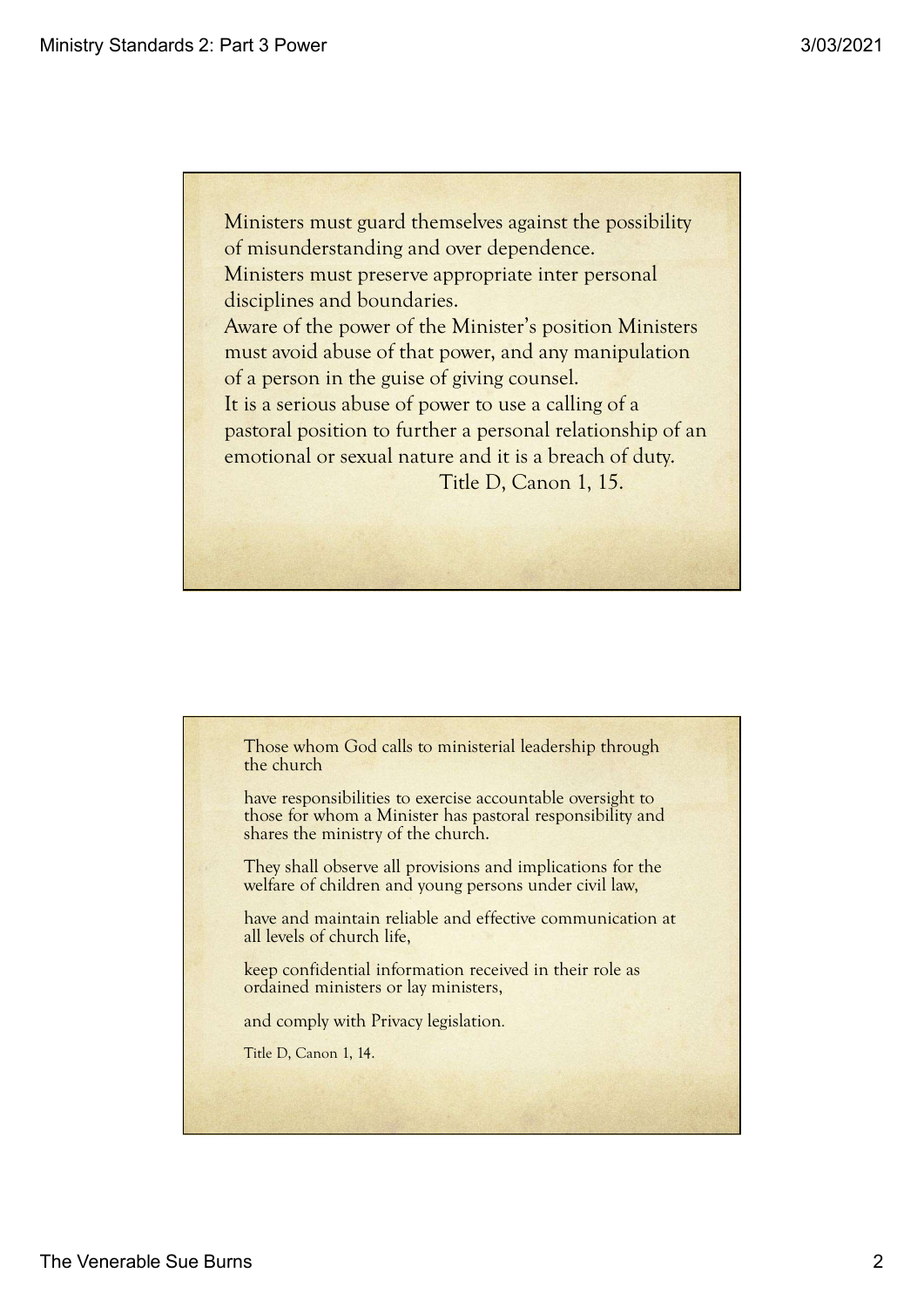

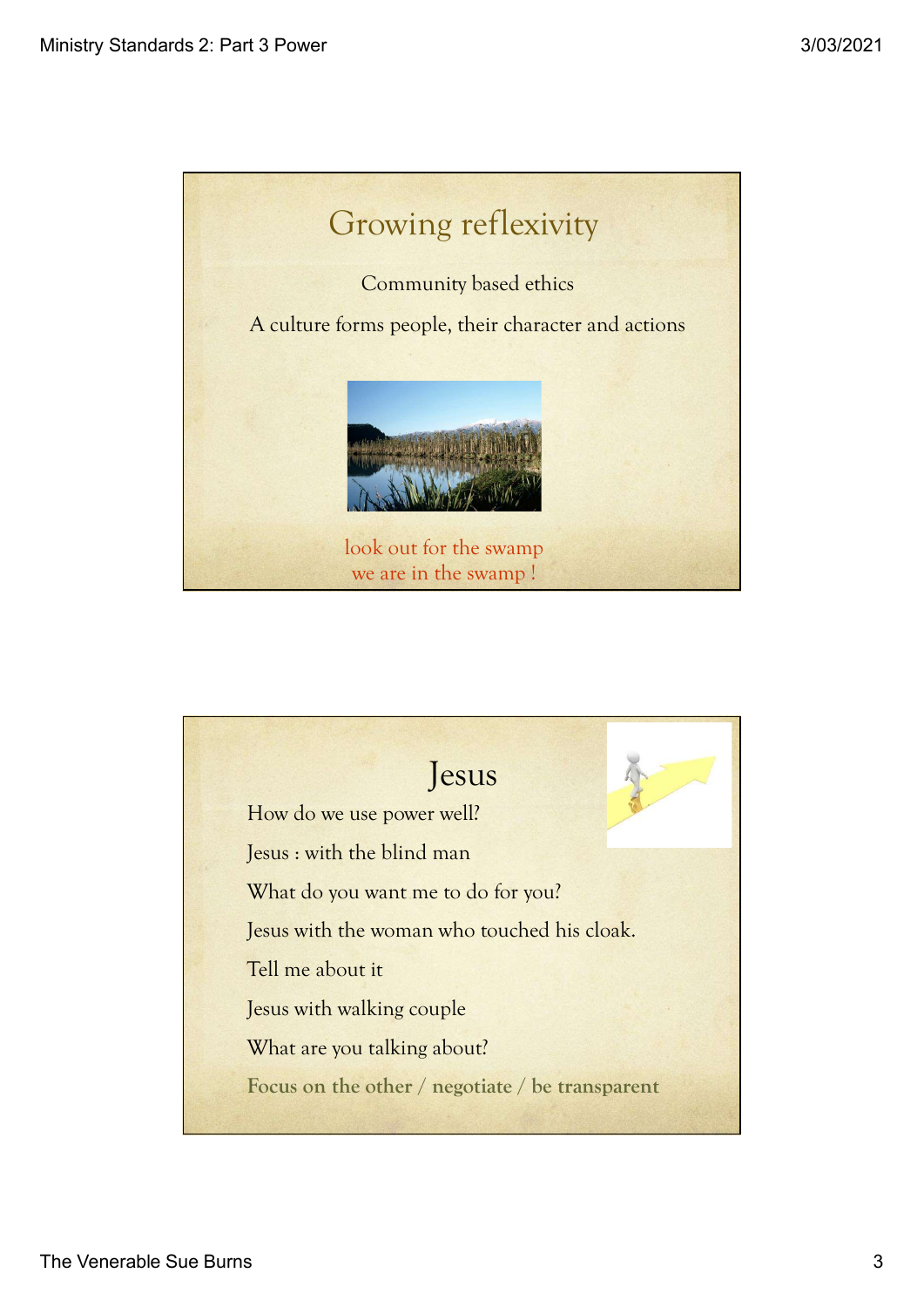

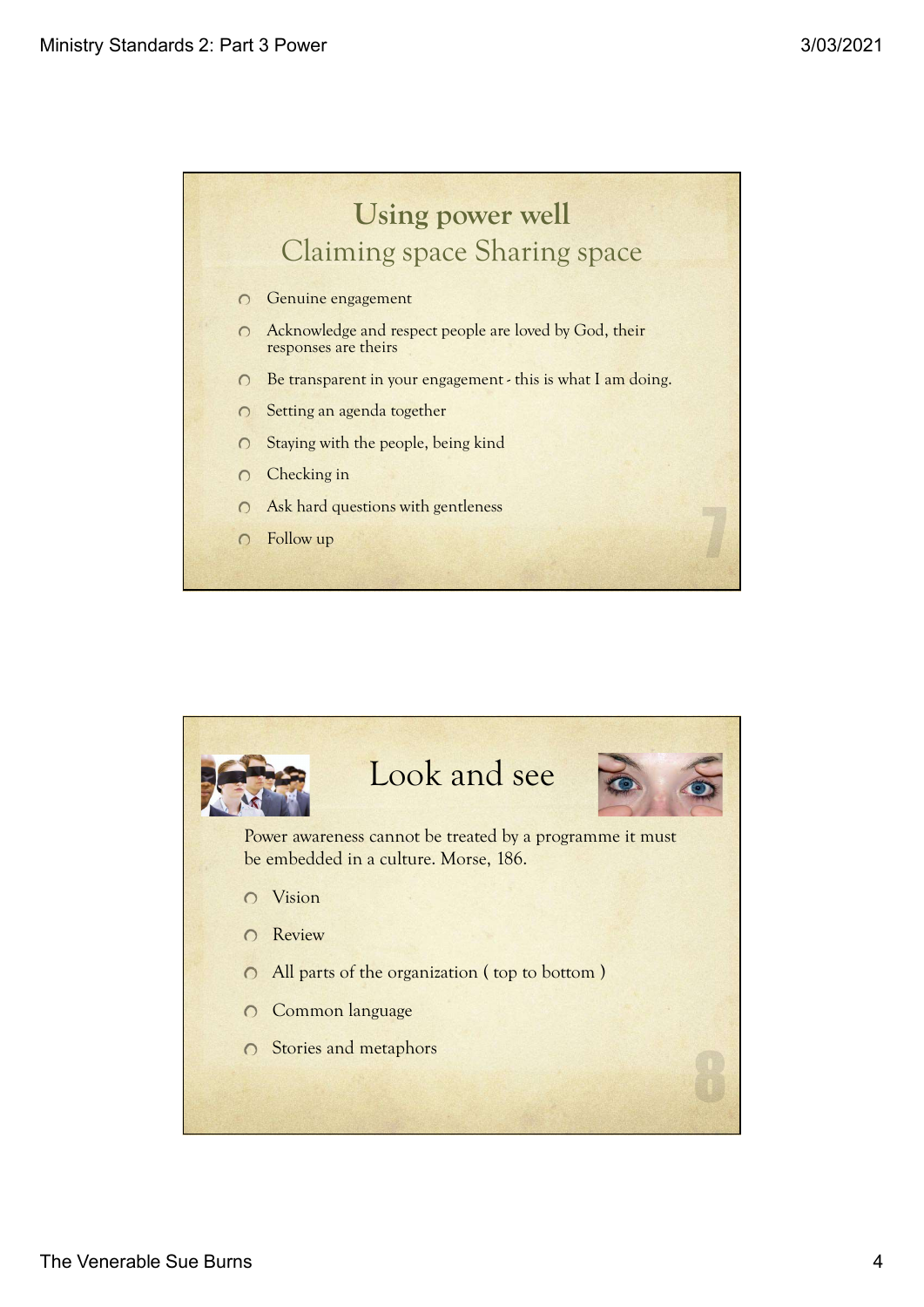

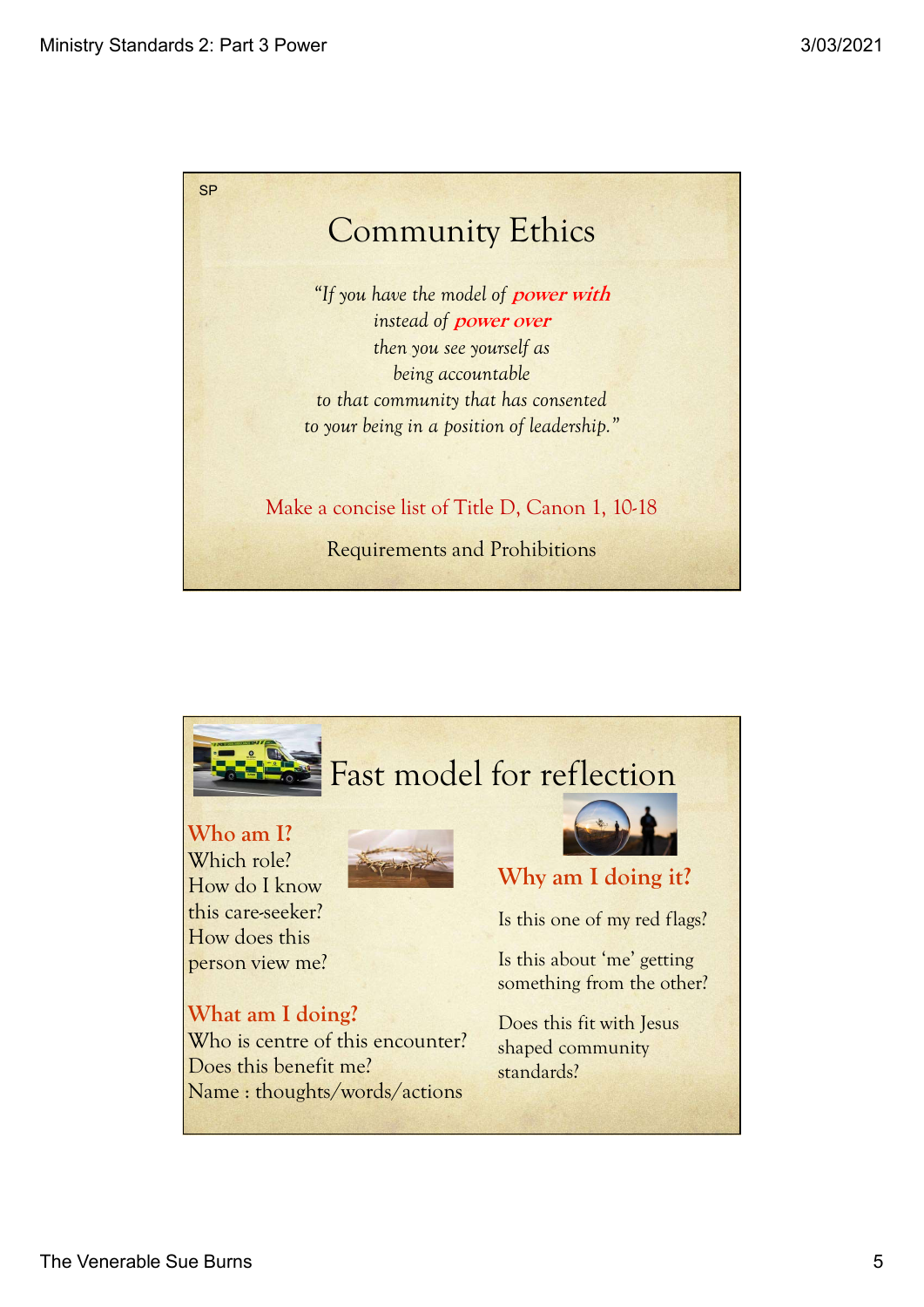

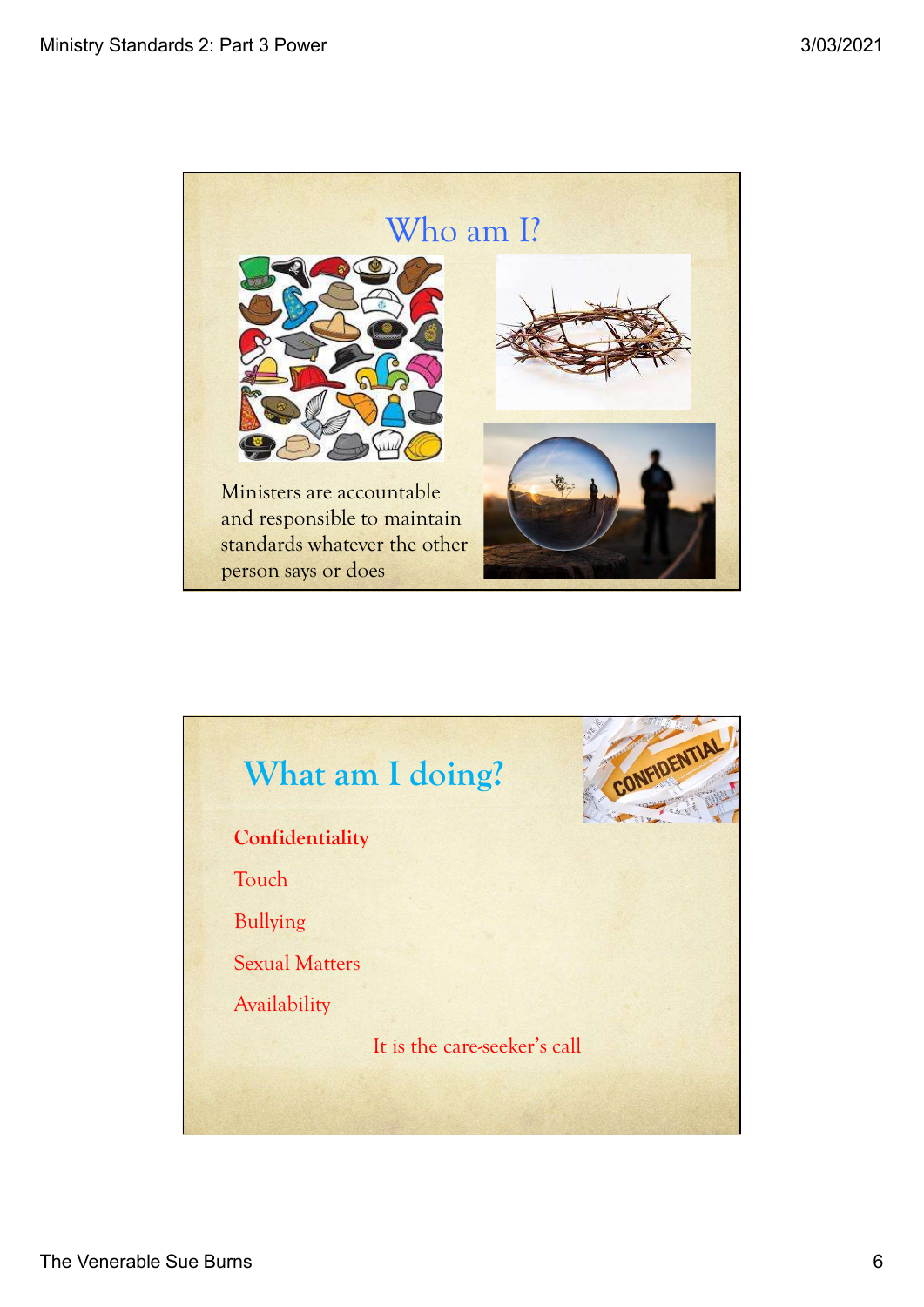